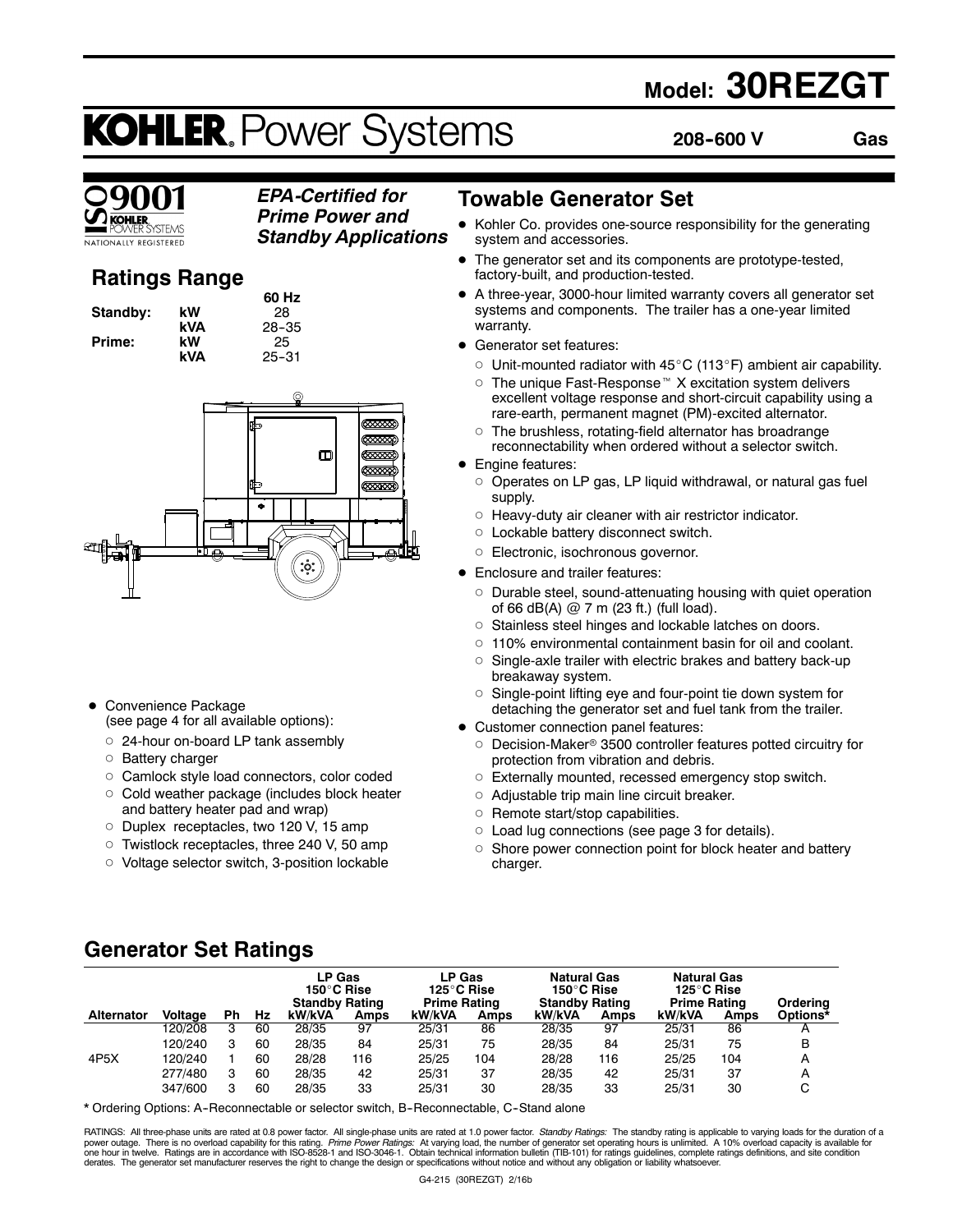### **Alternator Specifications**

| <b>Specifications</b>                                        | Alternator                                  |
|--------------------------------------------------------------|---------------------------------------------|
| Manufacturer                                                 | Kohler                                      |
| Type                                                         | 4-Pole, Rotating-Field                      |
| Exciter type                                                 | Brushless, Rare-Earth<br>Permanent Magnet   |
| Leads: quantity, type                                        | 12, Reconnectable                           |
| Voltage regulator                                            | Solid State, Volts/Hz                       |
| Insulation:                                                  | <b>NEMA MG1</b>                             |
| Material                                                     | Class H                                     |
| Temperature rise                                             | 150°C, Standby/                             |
|                                                              | 125°C, Prime                                |
| Bearing: quantity, type                                      | 1, Sealed                                   |
| Coupling                                                     | Flexible Disc                               |
| Amortisseur windings                                         | Full                                        |
| Voltage regulation, no-load to full-load                     | ±0.5%                                       |
| One-step load acceptance                                     | 100% of Rating                              |
| Unbalanced load capability                                   | 100% of Rated Standby<br>Current            |
| Peak motor starting kVA @ 0.3 PF:<br>480 V<br>4P5X (12 lead) | (35% dip for voltages below)<br>136 (60 Hz) |

### **Engine**

| <b>Engine Specifications</b>               |                              |
|--------------------------------------------|------------------------------|
| Manufacturer                               | <b>General Motors</b>        |
| Engine: model, type                        | <b>Industrial Powertrain</b> |
|                                            | 3.0 L, 4-Cycle               |
|                                            | <b>Natural Aspiration</b>    |
| Cylinder arrangement                       | 4 Inline                     |
| Displacement, L (cu. in.)                  | 3.0(181)                     |
| Bore and stroke, mm (in.)                  | 101.6 x 91.4 (4.00 x 3.60)   |
| Compression ratio                          | 8.2:1                        |
| Piston speed, m/min. (ft./min.)            | 329 (1080)                   |
| Rated rpm                                  | 1800                         |
| Max. power at rated rpm, kW (HP)           |                              |
| LP Gas                                     | 31.3 (41.9)                  |
| <b>Natural Gas</b>                         | 31.3 (41.9)                  |
| Valve (exhaust) material                   | <b>Forged Steel</b>          |
| Governor type                              | Electronic                   |
| Frequency regulation, no-load to full-load | Isochronous                  |
| Frequency regulation, steady state         | ±0.5%                        |
| Air cleaner type, all models               | Dry                          |
|                                            |                              |

### **Exhaust**

| <b>Exhaust System</b>                       |            |
|---------------------------------------------|------------|
| Exhaust manifold type                       | Drv        |
| Exhaust flow at rated kW, $m^3$ /min. (cfm) | 7.1(250)   |
| Exhaust temperature at rated kW, dry        |            |
| exhaust, $^{\circ}$ C ( $^{\circ}$ F)       | 688 (1270) |
| Maximum allowable back pressure,            |            |
| kPa (in. Hg)                                | 10.2(3.0)  |

### **Engine Electrical**

| <b>Engine Electrical System</b>                   |                         |
|---------------------------------------------------|-------------------------|
| Ignition system                                   | Electronic, Distributor |
| Battery charging alternator:                      |                         |
| Ground (negative/positive)                        | Negative                |
| Volts (DC)                                        | 12                      |
| Ampere rating                                     | 70                      |
| Starter motor rated voltage (DC)                  | 12                      |
| Battery, recommended cold cranking<br>amps (CCA): |                         |
| Qty., rating for $-18^{\circ}$ C (0°F)            | One, 630                |
| Battery voltage (DC)                              | 12                      |

#### $\bullet$  NEMA MG1, IEEE, and ANSI standards compliance for temperature rise and motor starting.

- Sustained short-circuit current of up to 300% of the rated current for up to 10 seconds.
- Sustained short-circuit current enabling downstream circuit breakers to trip without collapsing the alternator field.
- Self-ventilated and dripproof construction.
- Windings are vacuum-impregnated with epoxy varnish for dependability and long life.
- Superior voltage waveform from a two-thirds pitch stator and skewed rotor.
- $\bullet$  The unique Fast-Response® X excitation system delivers excellent voltage response and short-circuit capability using a rare-earth, permanent magnet (PM)-excited alternator.

### **Application Data**

#### **Fuel**

| <b>Fuel System</b>                                                    |                   |                         |
|-----------------------------------------------------------------------|-------------------|-------------------------|
| Fuel type                                                             |                   | Natural Gas, LP Gas, or |
|                                                                       |                   | LP Liquid Withdrawal    |
| Fuel supply line inlet (gas)                                          |                   | 1.25 NPTF               |
| Fuel supply line inlet (LP liquid)                                    |                   | 3/8 NPTF                |
| Natural gas fuel supply pressure, kPa                                 |                   |                         |
| (in. $H_2O$ )                                                         |                   | $1.74 - 2.74(7 - 11)$   |
| LPG vapor withdrawal fuel supply                                      |                   |                         |
| pressure, kPa (in. H <sub>2</sub> O)                                  |                   | 1.24-2.74 (5-11)        |
| <b>Fuel Composition Limits *</b>                                      | Nat. Gas          | LP Gas                  |
| Methane, % by volume                                                  | 90 min.           | $1.2$ max.              |
| Ethane, % by volume                                                   | 4.0 max.          | $10$ max.               |
| Propane, % by volume                                                  | $1.0 \text{ max}$ | 96 max.                 |
| Propene, % by volume                                                  | $0.1$ max.        | 3 max.                  |
| $C_4$ and higher, % by volume                                         | 0.3 max.          | 3 max.                  |
| Sulfur, ppm mass                                                      |                   | 25 max.                 |
| Lower heating value,                                                  |                   |                         |
| $MJ/m3$ (Btu/ft <sup>3</sup> ), min.                                  | 33.2 (890)        | 78.8 (2116)             |
| * Fuels with other compositions may be acceptable. If your fuel is    |                   |                         |
| outside the listed specifications, contact your local distributor for |                   |                         |
| further analysis and advice.                                          |                   |                         |
| Lubrication                                                           |                   |                         |
| <b>Lubricating System</b>                                             |                   |                         |
| Type                                                                  |                   | <b>Full Pressure</b>    |
| Oil pan capacity, L (qt.)                                             |                   | 3.8(4.0)                |
| Oil pan capacity with filter, L (qt.)                                 |                   | 4.1 (4.3)               |
| Oil filter: quantity, type                                            |                   | One, Cartridge          |

#### **Cooling**

| <b>Radiator System</b>                                                                  |           |
|-----------------------------------------------------------------------------------------|-----------|
| Radiator system capacity, including<br>engine, L (gal.)                                 | 14.9(3.9) |
| $\bigcap_{i=1}^n A_i = \bigcap_{i=1}^n A_i = \bigcap_{i=1}^n A_i = \bigcap_{i=1}^n A_i$ |           |

#### **Operation Requirements**

| <b>Air Requirements</b>                                                     |            |
|-----------------------------------------------------------------------------|------------|
| Radiator-cooled cooling air,                                                |            |
| $m^3$ /min. (scfm) $\ddagger$                                               | 105 (3700) |
| Combustion air, m <sup>3</sup> /min. (cfm)                                  | 2.1(74)    |
| Heat rejected to ambient air:                                               |            |
| Engine, kW (Btu/min.)                                                       | 16.0 (910) |
| Alternator, kW (Btu/min.)                                                   | 3.8(220)   |
| $\dagger$ Air density = 1.20 kg/m <sup>3</sup> (0.075 lbm/ft <sup>3</sup> ) |            |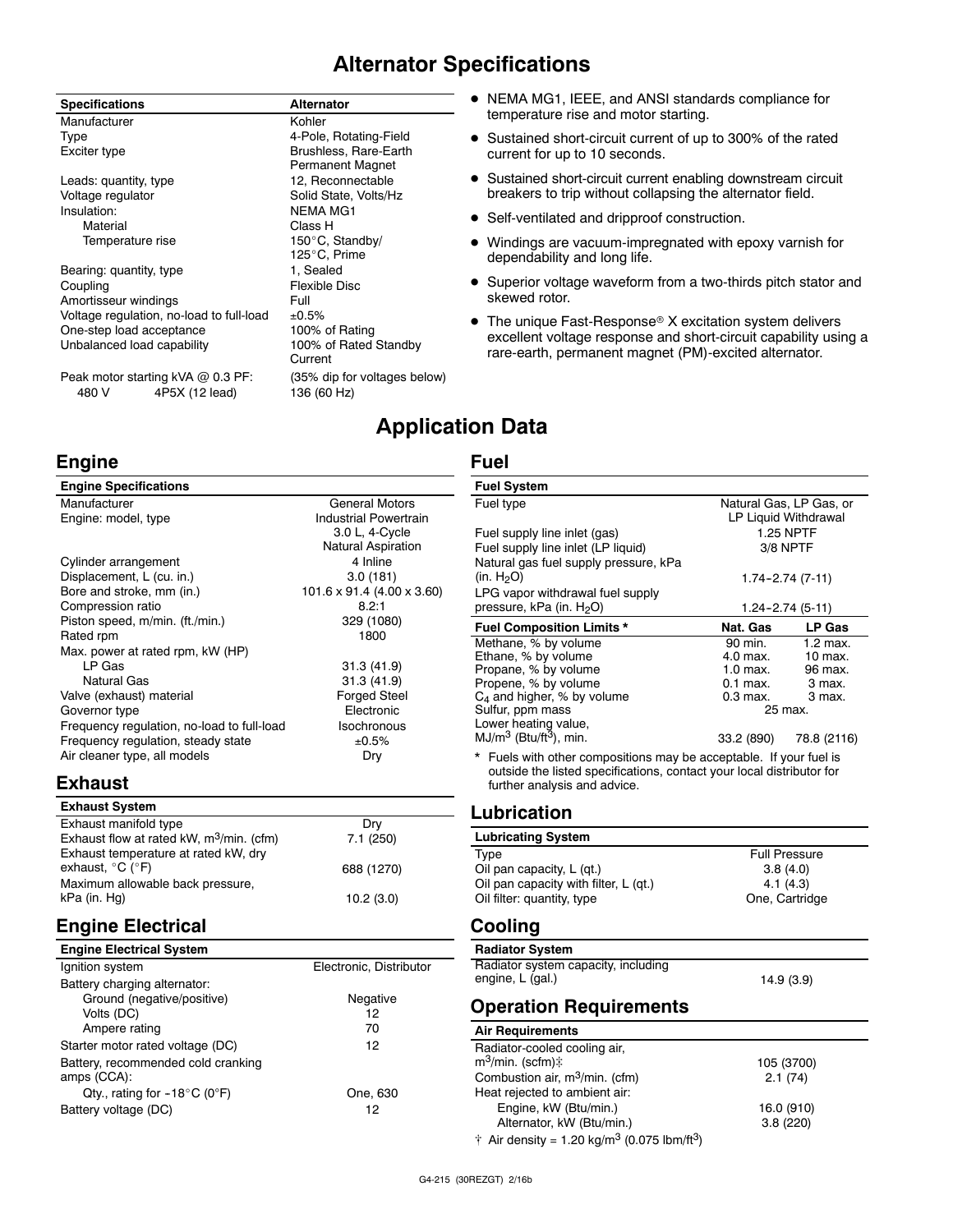### **Application Data**

#### **Fuel Consumption**  $\ddagger$

| LP Gas, $m^3/hr$ . (cfh) at % load               | Standby<br>Ratings | Prime<br>Ratings |
|--------------------------------------------------|--------------------|------------------|
| 100%                                             | (167)<br>4.7       | (154)<br>4.4     |
| 75%                                              | (136)<br>3.9       | (126)<br>3.6     |
| 50%                                              | (104)<br>3.0       | (97)<br>2.8      |
| 25%                                              | (71)<br>2.0        | (68)<br>1.9      |
|                                                  |                    |                  |
|                                                  | Standby            | Prime            |
| Natural Gas, m <sup>3</sup> /hr. (cfh) at % load | Ratings            | Ratings          |
| 100%                                             | (405)<br>11.5      | (369)<br>10.4    |
| 75%                                              | (322)<br>9.1       | (297)<br>8.4     |
| 50%                                              | (245)<br>6.9       | (229)<br>6.5     |

 $\ddot{\text{*}}$  Nominal fuel rating: Natural gas, 37 MJ/m<sup>3</sup> (1000 Btu/ft.<sup>3</sup>) LP vapor, 93 MJ/m3 (2500 Btu/ft.3)

LP vapor conversion factors:

8.58 ft.<sup>3</sup> = 1 lb.  $0.535$  m<sup>3</sup> = 1 kg. 36.39 ft.<sup>3</sup> = 1 gal.

### **Controller**



#### **Decision-Maker<sup>®</sup> 3500 Paralleling Controller**

Provides advanced control, system monitoring, and system diagnostics for optimum performance and compatibility.

- D Paralleling capability with bus sensing, first-on logic, synchronizer, and (isochronous, droop, and external controlled) load sharing
- $\bullet$  Digital display with adjustable contrast and menu control provide easy local data access
- $\bullet$  Measurements are selectable in metric or English units
- Remote communication thru a PC via network or serial configuration
- Controller supports Modbus<sup>®</sup> protocol
- Integrated hybrid voltage regulator with  $\pm 0.5\%$  regulation
- Potted circuitry for protection from vibration and debris
- $\bullet$  Built-in alternator thermal overload protection
- NFPA 110 Level 1 capability

### **Available Voltage Selector Switch**

#### (Available Options, see page 4)



- Voltage selector switch, 3-position lockable, wired for:
	- $0$  120/240 volt, 1 phase
	- $0$  120/208 volt, 3 phase
	- $\circ$  277/480 volt, 3 phase

Modbus<sup>®</sup> is a registered trademark of Schneider Electric.

### **Power Panel**



- Viewable generator set controller with security cover
- **•** Emergency stop switch
- Shore power connector, 120 V, 15 amp (for battery charger and block heater)
- Remote start connection
- Mobile paralleling box connection
- Main line circuit breaker
	- o Reconnectable models: Rating 150 amps, field adjustable based on voltage selected
	- o 600 volt models: Rating 60 amps, field adjustable
- Available Options, see page 4
	- d Two 15-amp 120 V, 1 phase, GFCI duplex receptacles (includes circuit breakers)
	- d Three 50-amp 240 V twistlock receptacles (includes circuit breakers)
	- d Color-coded camlock connections

**Load Lug Connections, Qty., Min./Max.**

1 load lug per phase #6-350MCM, 400 amp

### **Trailer**

- Single-axle trailer with electric brakes and battery back-up breakaway system.
- DOT and TC (Transport Canada) compliant per current specifications published by both agencies, at the time of trailer manufacture.
- 2 5/16 in. ball hitch coupler with adaptability for an optional Lunette eye.
- Lockable utility tool box with bottle jack, lug wrench, and fire extinguisher. Common key to enclosure.
- Running lights with 7-wire harness and connector.
- Front tonque jack.
- Rear stabilizer trailer jacks.
- Weight bearing fenders up to 227 kg (500 lbs.).

#### **Trailer Specifications**

| Axle Rating | Single, 2359 kg (5200 lb.) axle                        |
|-------------|--------------------------------------------------------|
| Tires       | ST225/75R15 LRD<br>with 1152 kg (2540 lb.) load rating |
| Wheels      | Steel, $15 \times 6$ , 6-bolt                          |
|             |                                                        |

### **Available Fuel Tank**

(Available Options-Fuel Tank, see page 4)

- Trailer-mounted LP fuel tanks for 24-hour run time (minimum).
- Lockable fuel tank access doors to each tank fill port.
- Tank assembly fuel level is shown on the DEC 3500 controller display.

#### **Fuel Tank Specifications**

Fuel Tank, qty. capacity Two, 161 L (42.5 gal.) at 80% full Fuel Tank, total capacity 322 L (85 gal.) at 80% full